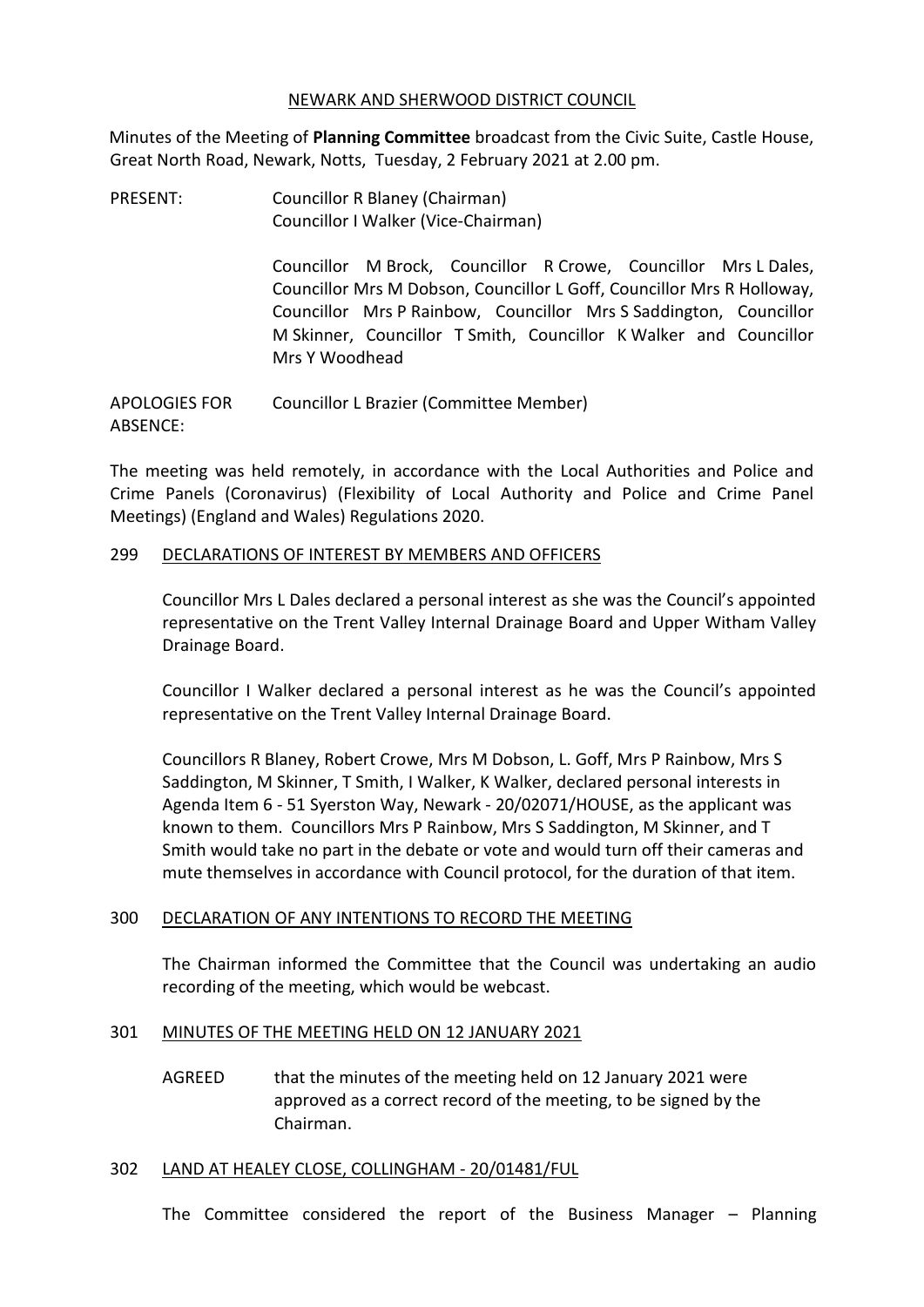Development, which sought planning permission for the erection of a one bedroom, single storey dwelling. This application was discussed at the 1 December 2020, Planning Committee, with Members resolving to defer the application to allow officers to negotiate an amended house type - a bungalow, whilst retaining the additional six car parking spaces. The committee report had been updated with bold text and obsolete text had been deleted, to detail the discussions and submitted documents received since the December meeting.

Members considered the presentation from the Senior Planning Officer, which included photographs and plans of the proposed development.

Members considered the proposal acceptable and welcomed the retention of the six car parking spaces.

AGREED (unanimously) that planning permission be approved subject to the conditions and reasons contained within the report.

# 303 51 SYERSTON WAY, NEWARK - 20/02071/HOUSE

The Committee considered the report of the Business Manager – Planning Development, which sought planning permission for the demolition of a rear conservatory and the erection of a single storey rear extension. The extension was proposed from block work and off-white render with a parapet roof and glazed lantern light. Development had already commenced on the site with the demolition of the conservatory and the rebuilding with the new structure. Development had ceased with the rendering, the only element to be completed.

Members considered the presentation from the Senior Planning Officer, which included photographs and plans of the proposed development.

A schedule of communication was tabled at the meeting which detailed correspondence received after the Agenda was published from two neighbours and the applicant.

Members considered the application and expressed their disappointment with the application being retrospective, although it was acknowledged that the applicant had understood that the extension was within permitted development. The extension was approximately 20cm deeper than what was considered to be permitted development under the relevant legislation. Some Members felt that the extension was overbearing, ugly and should have been kept in character with the house, using a red brick. It was suggested that if the committee were minded to approve, an amendment to the materials condition should be made regarding the render colour and finish as well as the exposed blockwork above the parapet roof on the rear elevation of the existing dwelling to allow officer to negotiate a less stark finish.

*(Having declared Personal Interests, Councillors Mrs P Rainbow, Mrs S Saddington, M Skinner, and T Smith took no part in the debate or vote and turned off their cameras and muted themselves in accordance with Council protocol, for the duration of this item).*